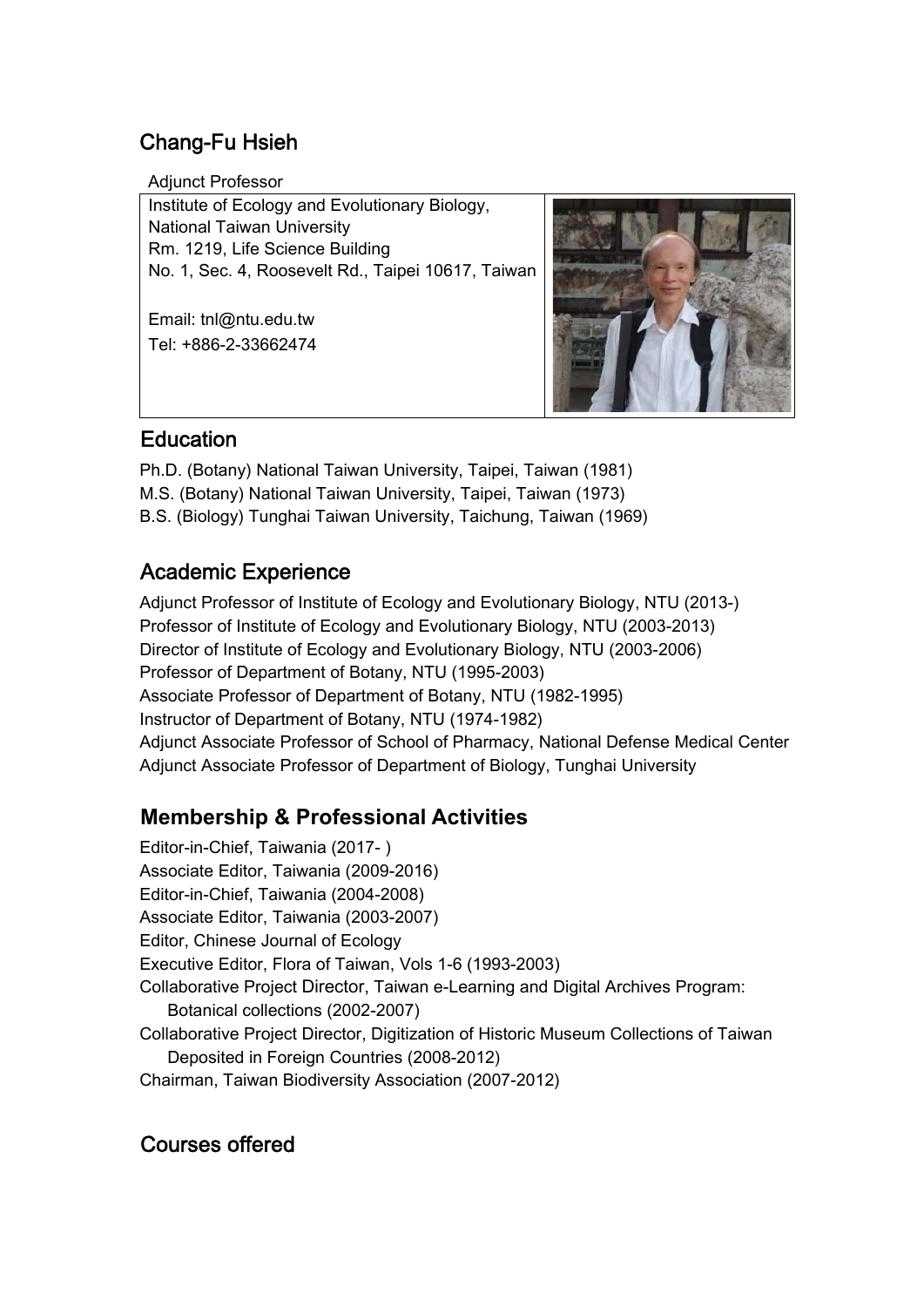General Botany, General Biology, Plant Taxonomy, Plant Taxonomy LAB, Numerical Taxonomy, Grasses, Medicinal Plants, Phytogeography, Numerical Methods in Community Ecology, Numerical Methods in Community Ecology LAB, The Flora and Vegetation of Taiwan, The Flora and Vegetation of Taiwan Lab., Functional Ecology

#### Research Interests

Biodiversity of Taiwan Long-term ecological studies in Forest Dynamics Plots Digitization of plant specimens and historical botanical literature of Taiwan Vegetation classification and mapping of Taiwan Impacts of climate change on biodiversity (from species to ecosystem): vulnerability assessment and recovery

#### Current Service

Editor-in-Chief: Taiwania (ISSN: 0372-333X) Co-teaching: Plant Taxonomy and Functional Ecology Website for Plants of Taiwan: Plant names, Specimens and Botanical eBooks, http://tai2.ntu.edu.tw (update: 2014-06-20), The Herbarium of the National Taiwan University (TAI). 2012. Climate Change and Biodiversity Recovery Project

Director of The Association for the Conservation of Biodiversity of Taiwan

Director of Taiwan Academy of Ecology

### **Selected Publications**

- Joseph A. LaManna, Scott A. Mangan, Alfonso Alonso, Norman A. Bourg, Warren Y. Brockelman, Sarayudh Bunyavejchewin, Li-Wan Chang, Jyh-Min Chiang, George B. Chuyong, Keith Clay, Richard Condit, Susan Cordell, Stuart J. Davies, Tucker J. Furniss, Christian P. Giardina, I. A. U. Nimal Gunatilleke, C. V. Savitri Gunatilleke, Fangliang He, Robert W. Howe, Stephen P. Hubbell, Chang-Fu Hsieh, Faith M. Inman-Narahari, David Janík, Daniel J. Johnson, David Kenfack, Lisa Korte, Kamil Král, Andrew J. Larson, James A. Lutz, Sean M. McMahon, William J. McShea, Hervé R. Memiaghe, Anuttara Nathalang, Vojtech Novotny, Perry S. Ong, David A. Orwig, Rebecca Ostertag, Geoffrey G. Parker, Richard P. Phillips, Lawren Sack, I-Fang Sun, J. Sebastián Tello, Duncan W. Thomas, Benjamin L. Turner, Dilys M. Vela Díaz, Tomás Vrska, George D. Weiblen, Amy Wolf, Sandra Yap and Jonathan A. Myers. 2017. Plant diversity increases with the strength of negative density dependence at the global scale. Science 356 (6345), 1389-1392. DOI: 10.1126/science.aam5678
- Weng, Chi-Yu, Kuoh-Cheng Yang, Chang-Fu Hsieh, Chih-hao Hsieh and Mong-Huai Su. 2017. Local neighborhood communities in the understory play a critical role by affecting regeneration niches and subsequent community assembly in a montane cloud forest. Ecological Research. DOI 10.1007/s11284-017-1475-y
- Chao, Kuo-Jung, Yi-Sheng Chen, Guo-Zhang Michael Song, Yuan-Mou Chang, Chiou-Rong Sheue, Oliver L. Phillipse and Chang-Fu Hsieh. 2017. Carbon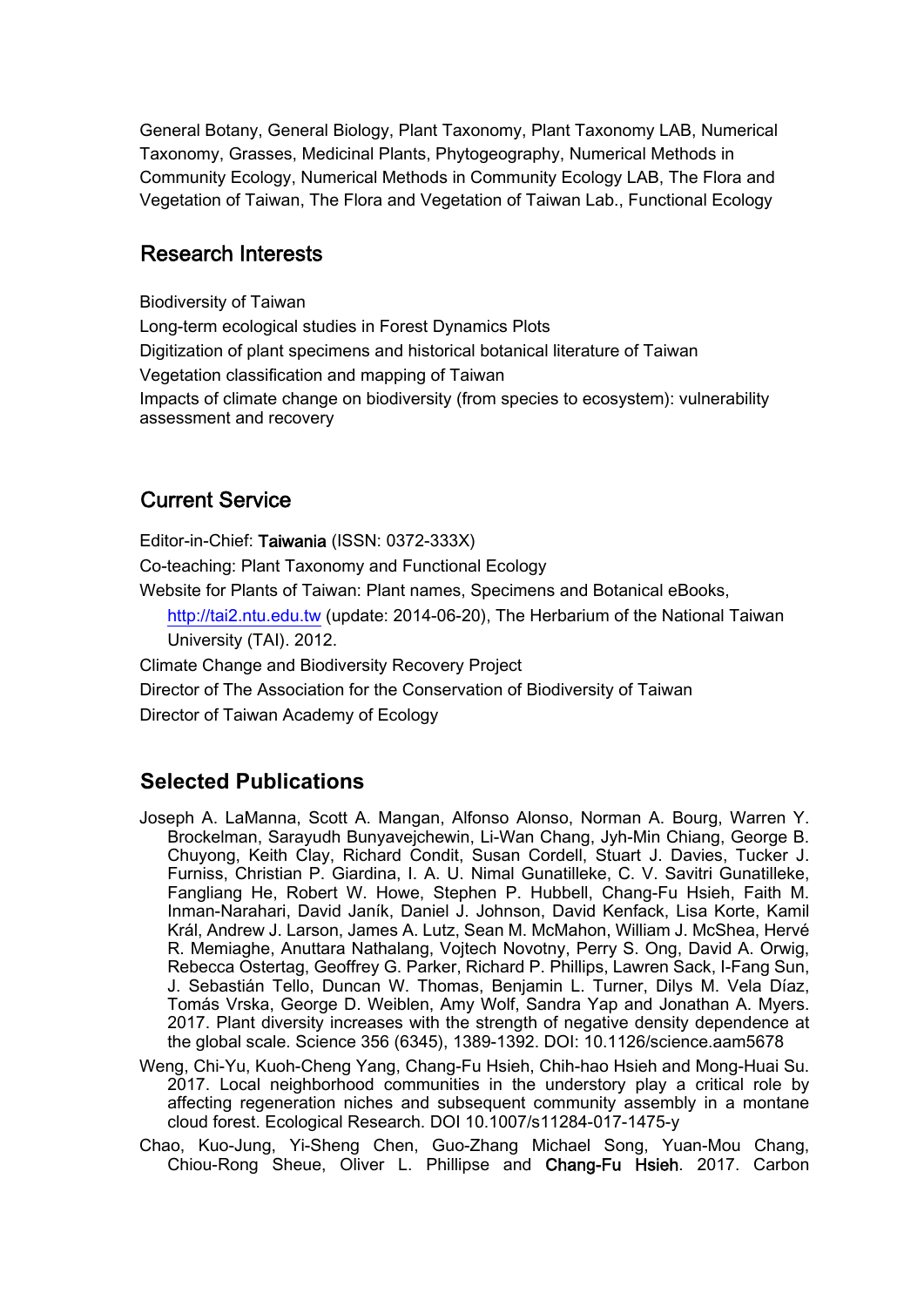concentration declines with decay class in tropical forest woody debris. Forest Ecology and Management 391 (1): 75–85.

- Lin, Tsan-Piao, Ho-Yih Liu, Chang-Fu Hsieh and Kuo-Hsiung Wang. 2016. Complete list of the native orchids of Taiwan and their type information. Taiwania 61(2): 78-126.
- Chang-Yang, Chia-Hao, I-Fang Sun, Cheng-Han Tsai, Chia-Ling Lu and Chang-Fu Hsieh. 2016. ENSO and frost co-determine decade-long temporal variation in flower and seed production in a subtropical rain forest. Journal of Ecology 104 (1): 44-54.
- Pei, Nancai, David L. Erickson, Bufeng Chen, Xuejun Ge, Xiangcheng Mi, Nathan G. Swenson, Jin-Long Zhang, Frank A. Jones, Chun-Lin Huang, Wanhui Ye, Zhanqing Hao, Chang-Fu Hsieh, Shawn Lum, Norman A. Bourg, John D. Parker, Jess K. Zimmerman, William J. McShea, Ida C. Lopez, I-Fang Sun, Stuart J. Davies, Keping Ma and W. John Kress. 2015. Closely-related taxa influence woody species discrimination via DNA barcoding: evidence from global forest dynamics plots. Scientific Reports 5: 15127.
- Huang, Chi-Tung, Chien-Lung Lin, and Chang-Fu Hsieh. 2015. Gibberellin-induced flowering in sexually defective *Remusatia vivipara* (Araceae). Taiwania 60 (1): 1-7.
- Li, Ching-Feng, David Zelený, Milan Chytrý, Ming-Yih Chen, Tze-Ying Chen, Chyi-Rong Chiou, Yue-Joe Hsia, Ho-Yih Liu, Sheng-Zehn Yang, Ching-Long Yeh, Jenn-Che Wang, Chiou-Feng Yu, Yen-Jen Lai, Ke Guo and Chang-Fu Hsieh. 2015. Chamaecyparis mountain cloud forest in Taiwan: ecology and vegetation classification. Ecological Research, 30: 771-791.
- Chang-Yang, Chia-Hao, Sheng-Hsin Su, Hsiang-Hua Wang, Tzer-Tong Lin and Chang-Fu Hsieh. 2015. Topography and canopy openness influence spatial variations in mortality, recruitment, and growth of a subtropical tree community. Taiwan Journal of Forest Science 30 (4): 259-269.
- Song, Guo-Zhang Michael, David Doley, David Yates, Kuo-Jung Chao and Chang-Fu Hsieh. 2014. Improving accuracy of canopy hemispherical photography by a constant threshold value derived from an unobscured overcast sky. Canadian Journal of Forest Research 44 (1): 17-27.
- Huang, Chi-Tung, and Chang-Fu Hsieh. 2014. Asexual bulbil development and diversification of reproductive strategy between Remusatia vivipara and Remusatia pumila (Araceae). Taiwania 59 (3): 220-230.
- Lin, Cheng-Tao, Tzu-Ying Chen, Chang-Fu Hsieh and Chyi-Rong Chiou. 2014. Abiotic Factors and Yushania Influences on Abies Forest Composition in Taiwan. Taiwania 59 (3): 247-261.
- Yang T.Y. Aleck and Chang-Fu Hsieh. 2013. Revision of Dr. Augustine Henry's A List of Plants from Formosa (1896). Collection and Research 26: 43-49.
- Lai, Jiangshan, David Coomes, Xiaojun Du, Chang-Fu Hsieh, I-Fang Sun, Wei-Chun Chao, Xiang-Cheng Mi, Hai-Bao Ren, Xu-Gao Wang, Zhan-Qing Hao and Keping Ma. 2013. A general combined model to describe tree-diameter distributions within subtropical and temperate forest communities. Oikos 122 (11): 1635-1641
- Huang, Chi-Tung, Chang-Fu Hsieh and Chun-Neng Wang 2013. Remusatia yunnanensis (Araceae): A newly recorded species in Taiwan. Taiwania 58 (1): 76-79.
- Tang, Cindy Q., Chyi-Rong Chiou, Cheng-Tao Lin, Jian-Rong Lin, Chang-Fu Hsieh, Jian-Wei Tang, Wen-Hua Su and Xiuli Hou. 2013. Plant diversity patterns in subtropical evergreen broad-leaved forests of Yunnan and Taiwan. Ecological Research 28 (1): 81-92.
- Chisholm, Ryan A., Helene C. Muller-Landau, Kassim Abdul Rahman, Daniel P. Bebber, Yue Bin, Stephanie A. Bohlman, Norman A. Bourg, Joshua Brinks, Sarayudh Bunyavejchewin, Nathalie Butt, Honglin Cao, Min Cao, Dairon Cárdenas, Li-Wan Chang, Jyh-Min Chiang, George Chuyong, Richard Condit, Handanakere S. Dattaraja, Stuart Davies, Alvaro Duque, Christine Fletcher, Nimal Gunatilleke, Savitri Gunatilleke, Zhanqing Hao, Rhett D. Harrison, Robert Howe, Chang-Fu Hsieh,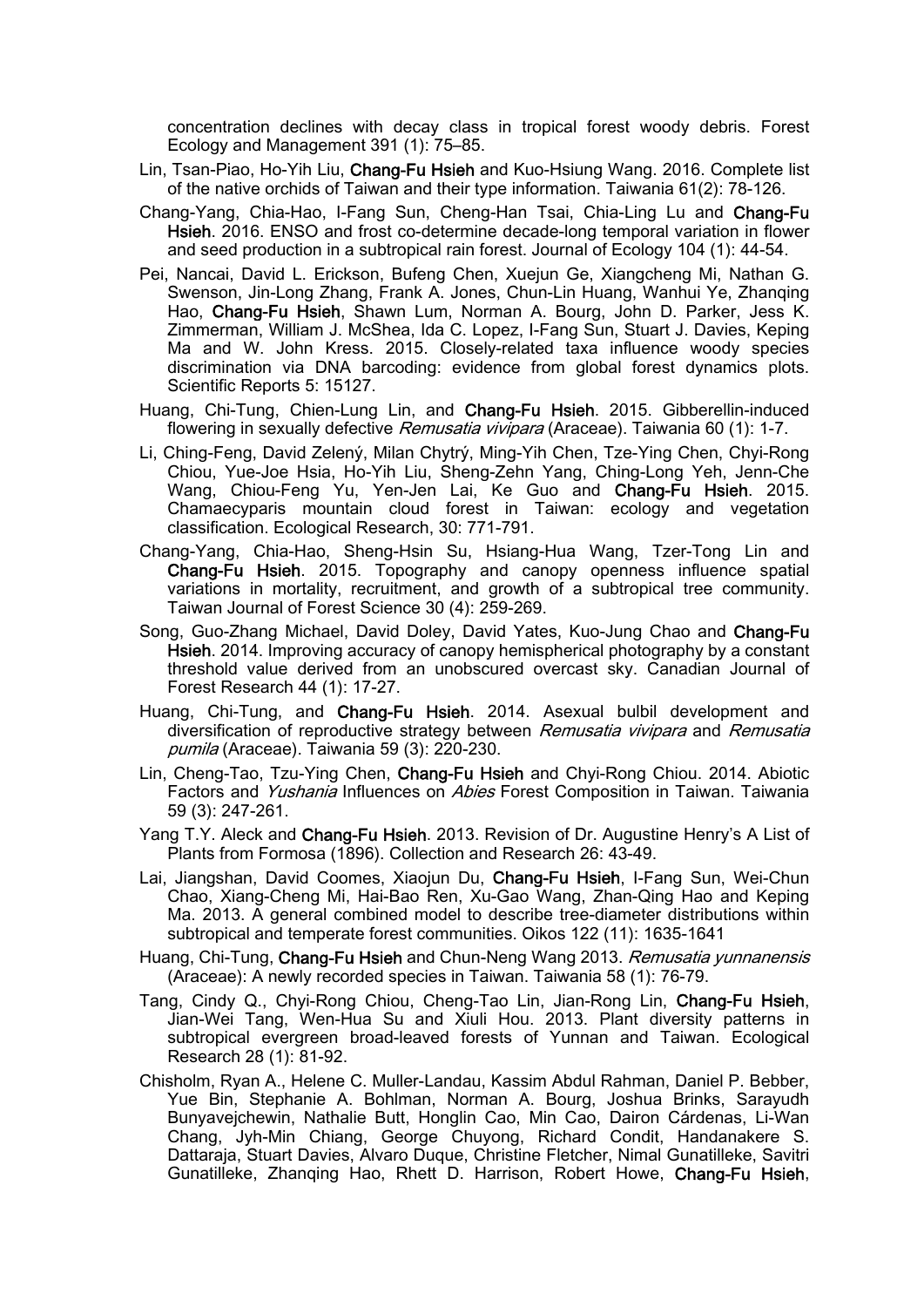Stephen P. Hubbell, et al. 2013. Scale-dependent relationships between species richness and ecosystem function in forests. Journal of Ecology 101: 1214-1224.

- Li, Ching Feng, Milan Chytrý, David Zelený, Ming Yih Chen, Tze Ying Chen, Chyi Rong Chiou, Yue Joe Hsia, Ho Yih Liu, Sheng Zehn Yang, Ching Long Yeh, Jenn Che Wang, Chiou Feng Yu, Yen Jen Lai, Wei Chun Chao and Chang Fu Hsieh. 2013. Classification of Taiwan forest vegetation. Applied Vegetation Science 16: 698-719.
- Chang-Yang, Chia-Hao, Chia-Ling Lu, I-Fang Sun, and Chang-Fu Hsieh. 2013. Long-term seedling dynamics of tree species in a subtropical rain forest, Taiwan. Taiwania 58 (1): 35-43.
- Chang-Yang, Chia-Hao, Chia-Ling Lu, I-Fang Sun and Chang-Fu Hsieh 2013. Flowering and fruiting patterns in a subtropical rain forest, Taiwan. Biotropica 45: 165-174.
- Chang, Li-Wan, David Zelený, Ching-Feng Li, Shau-Ting Chiu, and Chang-Fu Hsieh. 2013. Better environmental data may reverse conclusions about niche- and dispersal-based processes in community assembly. Ecology 94: 2145-2151.
- Su, Mong-Huai, Chang-Fu Hsieh, Jenn-Che Wang and Chih-Hua Tsou. 2012. A taxonomic study of *Camellia brevistyla* and C, *tenuiflora* (Theaceae) based on phenetic analyses. Botanical Studies 53 (2): 275-282.
- Lin, Cheng-Tao, Ching-Feng Li, David Zelený, Milan Chytrý, Yukito Nakamura, Ming-Yih Chen, Tze-Ying Chen, Yue-Joe Hsia, Chang-Fu Hsieh, Ho-Yih Liu, Jenn-Che Wang, Sheng-Zehn Yang, Ching-Long Yeh and Chyi-Rong Chiou 2012. Classification of the High-Mountain Coniferous Forests in Taiwan. Folia Geobotanica 47: 373-401.
- De Cáceres, Miquel, Pierre Legendre, Renato Valencia, Min Cao, Li‐Wan Chang, George Chuyong, Richard Condit, Zhanqing Hao, Chang-Fu Hsieh, Stephen Hubbell, David Kenfack, Ke-Ping Ma, Xiang-Cheng Mi, Md. Nur Supardi Noor, Abdul Rahman Kassim, Hai-Bao Ren, Sheng-Hsin Su, I-Fang Sun, Duncan Thomas, Wan-Hui Ye and Fang-Liang He. 2012. The variation of tree beta diversity across a global network of forest plots. Global Ecology and Biogeography 21: 1191-1202.
- Chang, Li-Wan, Shau-Ting Chiu, Kuoh-Cheng Yang, Hsiang-Hua Wang, Jeen-Lian Hwong and Chang-Fu Hsieh. 2012. Changes of Plant Communities Classification and Species Composition along the Micro-topography at the Lienhuachih Forest Dynamics Plot in the Central Taiwan. Taiwania 57: 359-371.
- Ryan, W. McEwan, Yi-Ching Lin, I-Fang Sun, Chang-Fu Hsieh, Sheng-Hsin Su, Li-Wan Chang, Guo-Zhang Michael Song, Hsiang-Hua Wang, Jeen-Lian Hwong, Kuo-Chuan Lin, Kuoh-Cheng Yang, Jyh-Min Chiang. 2011. Topographic and biotic regulation of aboveground carbon storage in subtropical broad-leaved forests of Taiwan. Forest Ecology and Management 262: 1817-1825.
- Yang, Kuoh-Cheng, Jei-Ker Lin, Yu-Huang Wang, Chang-Fu Hsieh, and Li-Hao Kuan. 2010. Vegetation composition and structure in the ecotone between deciduous and evergreen broad-leaved forests in an upstream region of Nantzuhsiensi, south-central Taiwan. Taiwan Journal of Forestry Science 25 (1): 41-52.
- Wu, Shan-Huah, T. Y. Aleck Yang, Yung-Ching Teng, Chih-Yuan Chang, Kuoh-Cheng Yang and Chang-Fu Hsieh. 2010. Insights of the latest naturalized flora of Taiwan: Change in the past eight years. Taiwania 55 (2): 139-159.
- Wu, Shan-Huah, Hao-Ting Sun, Yung-Ching Teng, Marcel Rejmánek, Shu-Miaw Chaw, T.-Y. Aleck Yang and Chang-Fu Hsieh. 2010. Patterns of plant invasions in China: Taxonomic, biogeographic, climatic approaches and anthropogenic effects. Biological Invasions 12: 2179-2206.
- Tsai, Jenn-Kuo, Hao-Ting Sun, Chiao-Fen Chen, Chang-Fu Hsieh and Shan-Huah Wu. 2010. The impact of naturalized legumes on plant communities in Northern Taiwan: are we worrying too much? Plant Ecology 211: 171-180.
- Su, Sheng-Hsin, Chang-Fu Hsieh, Chia-Hao Chang-Yang, Chia-Ling Lu, and Biing T. Guan. 2010. Micro-topographic differentiation of the tree species composition in a subtropical submontane rainforest in northeastern Taiwan. Taiwan Journal of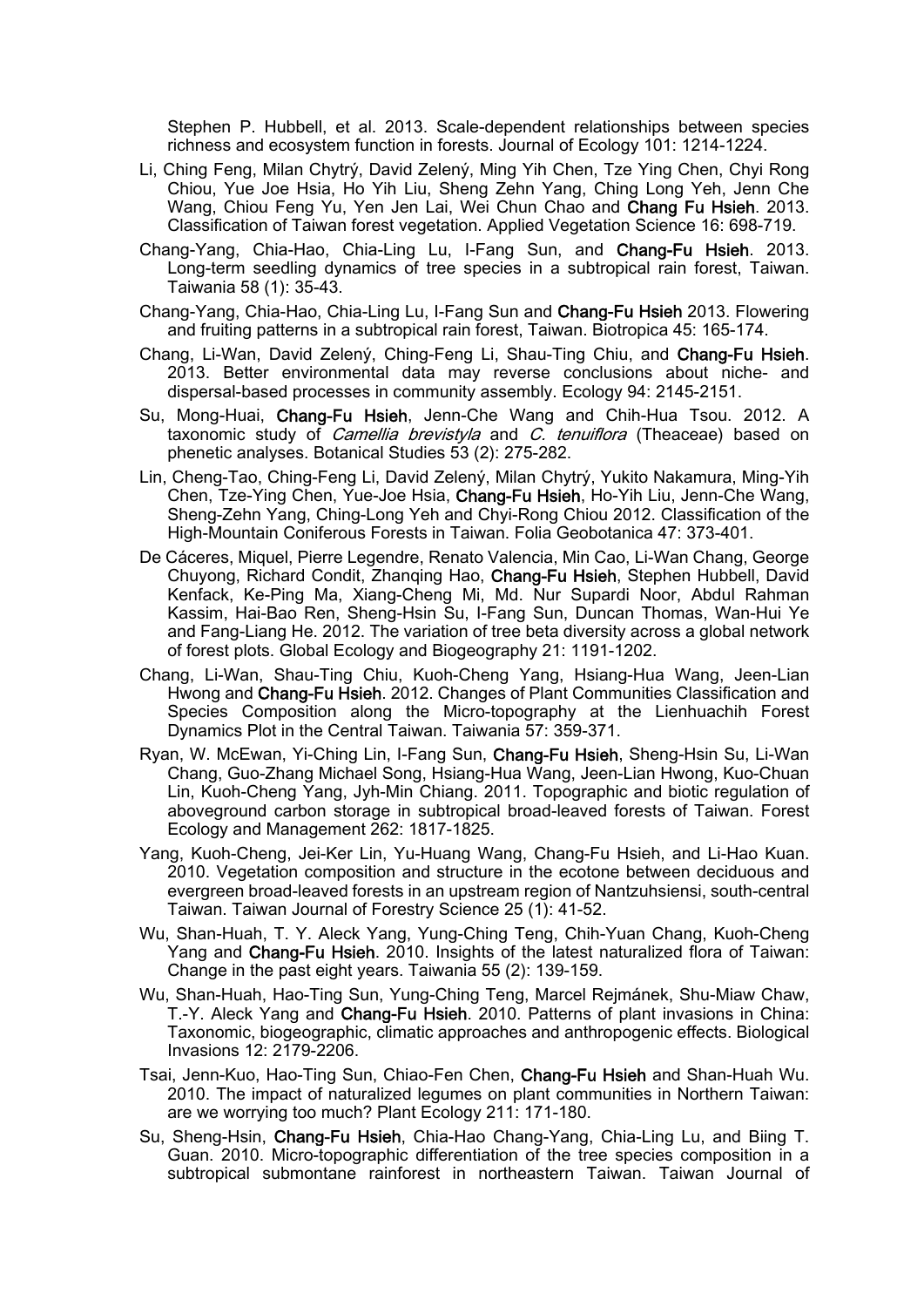Forestry Science, 25 (1): 63-80.

- Song, Guo-Zhang Michael, Kuoh-Cheng Yang, Chih-Hsiung Hou, Jei-Ker Lin, Chang-Fu Hsieh, Su-Wei Fan and Wei-Chun Chao. 2010. Tree population dynamics over 12-yr in a warm temperate broad-leaved evergreen forest at Mt. Peitungyen, central Taiwan. Taiwan Journal of Forestry Science 25 (1): 17-27.
- Fan, Su-Wei and Chang-Fu Hsieh. 2010. Spatial autocorrelation patterns of understory plant species in a subtropical rainforest at Lanjenchi, southern Taiwan. Taiwania 55 (2): 160-171.
- Fan, Su-Wei and Chang-Fu Hsieh. 2010. Seedling composition and facilitative effects of the herbaceous layer in a monsoon-affected forest in Nanjenshan, southern Taiwan. Taiwania 55 (4): 373-385.
- Chiou, Chyi-Rong, Guo-Zhang Michael Song, Jui-Han Chien, Chang-Fu Hsieh, Jenn-Che Wang, Ming-Yih Chen, Ho-Yih Liu, Ching-Long Yeh, Yue-Joe Hsia and Tze-Ying Chen. 2010. Altitudinal distribution patterns of plant species in Taiwan are mainly determined by the northeast monsoon rather than the heat retention mechanism of Massenerhebung. Botanical Studies 51 (1): 89-97.
- Chao, Kuo-Jung, Wei-Chun Chao, Kei-Mei Chen, and Chang-Fu Hsieh. 2010. Vegetation dynamics of a lowland rainforest at the northern border of the Paleotropics at Nanjenshan, southern Taiwan. Taiwan Journal of Forestry Science 25 (1): 29-40.
- Chang, Li-Wan, Jeen-Lian Hwong, Shau-Ting Chiu, Hsiang-Hua Wang, Kuoh-Cheng Yang, Hsiu-Ying Chang, and Chang-Fu Hsieh. 2010. Species composition, size-class structure, and diversity of the Lienhuachih forest dynamics plot in a subtropical evergreen broad-leaved forest in central Taiwan. Taiwan Journal of Forestry Science 25 (1): 81-95.
- Su, Mong-Huai, Chang-Fu Hsieh and Chih-Hua Tsou. 2009. The confirmation of *Camellia* formosensis (Theaceae) as an independent species based on DNA sequence analyses. Botanical Studies 50: 477-485.
- Chiou, Chyi Rong, Chang Fu Hsieh, Jenn-Che Wang, Ming Yih Chen, Ho Yih Liu, Ching Long Yeh, Sheng Zehn Yang, Tze Ying Chen, Yue Joe Hsia and Guo Zhang Michael Song. 2009. The first national vegetation inventory in Taiwan. Taiwan Journal of Forestry Science 24 (4): 295-302.
- Yang, Kuoh-Cheng, Jei-Ker Lin, Chang-Fu Hsieh, Chiang-Luen Huang, Yu-Min Chang, Li-Hao Kuan, Jyh-Feng Su, and Shau-Ting Chiu. 2008. Vegetation pattern and woody species composition of a broad-leaved forest at the upstream basin of Nantzuhsienhsi in mid-southern Taiwan. Taiwania 53 (4): 325-337.
- Tseng, Yu-Hsin, Chang-Fu Hsieh and Jer-Ming Hu. 2008. Incidences and ecological correlates of dioecious angiosperms in Taiwan and its outlying Orchid Island. Botanical Studies 49: 261-276.
- Su, Mong-Huai, Chang-Fu Hsieh, Chih-Hua Tsou, and Jenn-Che Wang. 2008. Camellia kissi Wallich (Theaceae): A newly recorded tree from Taiwan. Taiwan Journal of Forestry Science 23 (4): 301-307.
- Li, Sung-Po, Chun-Chi Lin, and Chang-Fu Hsieh. 2008. Juncus tobdenii Noltie (Juncaceae), a new record from northern Taiwan. Taiwania 53 (3): 321-324.
- Chao, Wei-Chun, Shan-Huah Wu, Su-Wei Fan, Huan-Yu Lin, Chang-Fu Hsieh and Kuo-Jung Chao. 2008. Distribution patterns of tree species in a lowland rainforest at Nanjen Lake, southern Taiwan. Taiwania 53 (2): 124-133.
- Wu, Chia-Chi, Chun-Chih Tsui, Chang-Fu Hseih, Victor B. Asio, and Zueng-Sang Chen. 2007. Mineral nutrient status of tree species in relation to environmental factors in the subtropical rain forest of Taiwan. Forest Ecology and Management 239 (1): 81-91.
- Su, Sheng-Hsin, Chia-Hao Chang-Yang, Chia-Ling Lu, Chun-Chih Tsui, Tzer-Tong Lin, Chieh-Lung Lin, Wen-Liang Chiou, Li-Hao Kuan, Zueng-Sang Chen and Chang-Fu Hsieh. 2007. Fushan Subtropical Forest Dynamics Plot: Tree Species Characteristics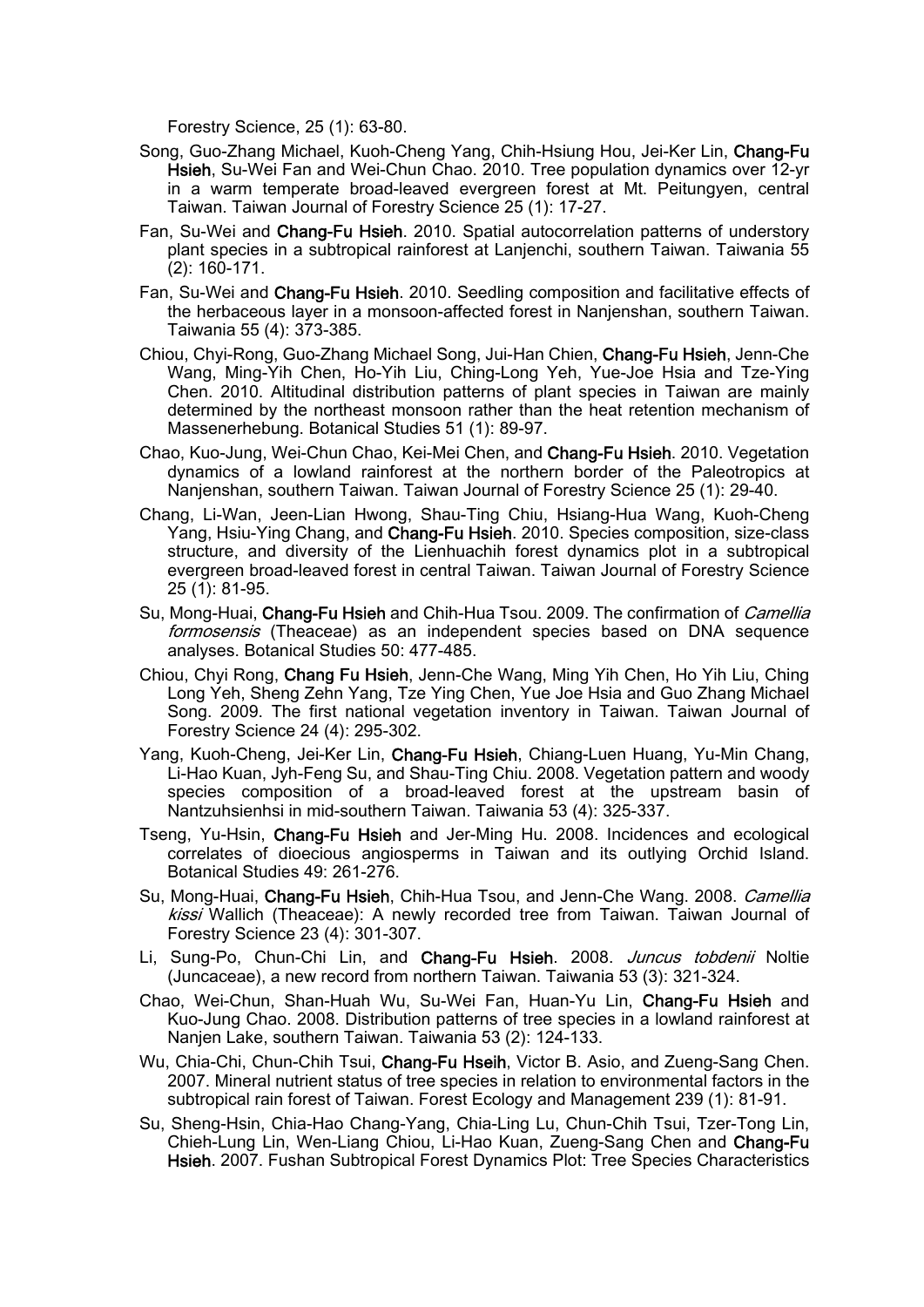and Distribution Patterns. Taiwan Forestry Research Institute, Taipei, Taiwan.

- Su, Mong-Huai, Chih-Hua Tsou and Chang-Fu Hsieh. 2007. Morphological comparisons of Taiwan native wild tea plant (Camellia sinensis (L.) O. Kuntze forma formosensis Kitamura) and two closely related taxa using numerical methods. Taiwania 52 (1):70-83.
- Chao, Wei-Chun, Shan-Huah Wu, Huan-Yu Lin, Chang-Fu Hsieh, and Kuo-Jung Chao. 2007. Distribution patterns of tree species in the Lanjenchi lowland rain forest. Taiwania 52(4): 343-351.
- Chao, Wei-Chun, Kuo-Jung Chao, Guo-Zhang M. Song and Chang-Fu Hsieh. 2007. Species composition and structure of the lowland subtropical rainforest at Lanjenchi, southern Taiwan. Taiwania 52(3): 253-269.
- Adams, Robert P., Sanko Nguyen, Chang-Fu Hsieh and Guan Kaiyun. 2006. The leaf essential oils of the genus *Calocedrus*. Journal of Essential Oil Research 18: 654-658.
- Lin, Huan-Yu, Kuoh-Cheng Yang, Tsung-Hsin and Chang-Fu Hsieh. 2005. Species composition and structure of a montane rainforest of Mt. Lopei in northern Taiwan. Taiwania 50 (3): 234-249.
- Fan, Su-Wei Fan, Wei-Chun Chao and Chang-Fu Hsieh. 2005. Woody floristic composition, size class distribution and spatial patterns of a subtropical lowland rainforest at Nanjen Lake, southernmost Taiwan. Taiwania 50 (4): 307-326.
- Wu, Shan‐Huah, Chang‐Fu Hsieh, Shu‐Miaw Chaw, and Marcel Rejmánek. 2004. Plant invasions in Taiwan: Insights from the flora of casual and naturalized alien species. Diversity and Distribution 10: 349-362.
- Wu, Shan‐Huah, Chang‐Fu Hsieh and Marcel Rejmánek. 2004. Catalogue of the naturalized flora of Taiwan. Taiwania 49 (1): 16-31.
- Sui, Chun-Chih, Zueng-Sang Chen and Chang-Fu Hsieh. 2004. Relationships btween soil properties and slope position in a lowland rain forest of southern Taiwan. Geoderma 123 (1): 131-142.
- Sun, I-Fun and Chang-Fu Hsieh. 2004. Nanjenshan Forest Dynamics Plot, Taiwan. In: Losos, Elizabeth C. and Leigh, Egbert G., Jr. (eds.). Tropical Forest Diversity and Dynamism: Findings from a Large-Scale Plot Network. Univiversity of Chicago. Press. pp. 564-573.
- Su, Mong-Huai, Sheng-Zehn Yang and Chang-Fu Hsieh. 2004. The Identity of *Camellia* buisanensis Sasaki (Theaceae). Taiwania 49: 201-208.
- Seok, Dong-Im; Chang-Fu Hsieh and Jin Murata. 2004. A new species of Strobilanthes (Acanthaceae) from Lanyu (Orchid Island), Taiwan, with special reference to the flower structure. Journal of Japanese Botany 79: 145-154.
- Little, Damon P., Andrea E. Schwarzbach, Robert P. Adams and Chang-Fu Hsieh. 2004. The circumscription and phylogentic relationships of Callitropsis and the newly described genus *Xanthocyparis* (Cupressaceae). American Journal of Botany 91(11): 1872-1881.
- Hsueh, Kuo-Fang, Pei-Yu Lin, Shui-Mei Lee, and Chang-Fu Hsieh. 2004. Ocular injuries from plant sap of genera *Euphorbia* and *Dieffenbachia*. Journal of the Chinese Medical Association 67(2): 93-98.
- Hsieh, Chang-Fu, Arthur Hsiao and Jinn-Lai Tsai. 2003. Index for Scientific Name. In: Flora of Taiwan Editorial Committee (eds.). Flora of Taiwan, 2nd Edition, Vol. 6. Taipei, pp. 140-270.
- Hsieh, Chang-Fu, Arthur Hsiao and Jinn-Lai Tsai. 2003. Index for Chinese Name. In: Flora of Taiwan Editorial Committee (eds.). Flora of Taiwan, 2nd Edition, Vol. 6. Taipei, pp. 271-343.
- Hsieh, Chang-Fu. 2003. Composition, endemism and phytogeographical affinities of Taiwan flora. In: Flora of Taiwan Editorial Committee (eds.). Flora of Taiwan, 2nd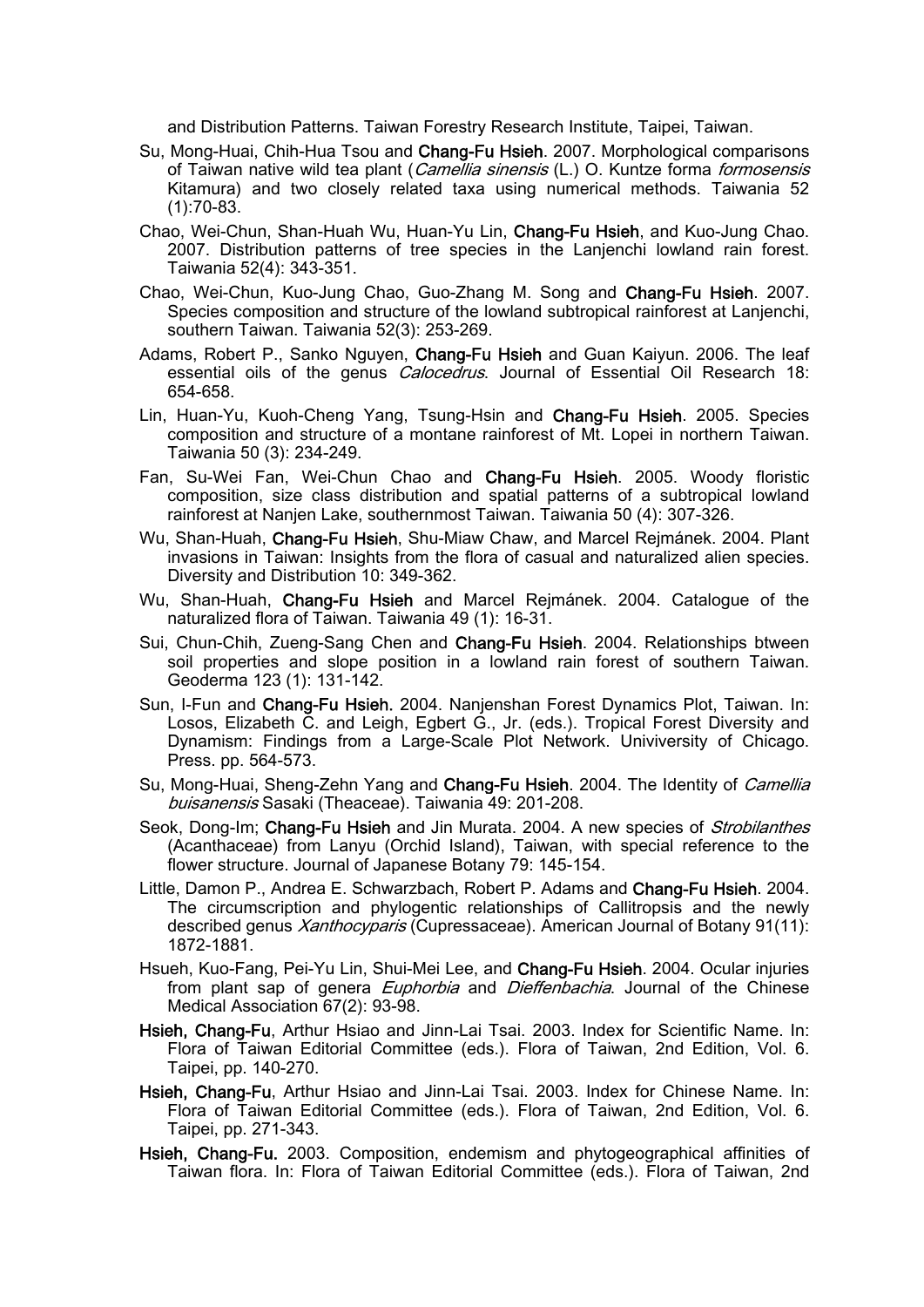Edition, Vol. 6. Taipei, pp. 1-14.

- Boufford, David E., Hiroyoshi Ohashi, Tseng-Chieng Huang, Chang-Fu Hsieh, Jinn-Lai Tsai, Kuoh-Cheng Yang, Ching-I Peng, Chang-Sheng Kuoh and Arthur Hsiao. 2003. A Checklist of the Vascular Plants of Taiwan. In: Flora of Taiwan Editorial Committee (eds.). Flora of Taiwan, 2nd Edition, Vol. 6. Taipei, pp. 15-139.
- Huang Tseng-Chieng, Chang-Fu Hsieh, Boufford, David E., Chang-Sheng Kuoh, Hiroyoshi Ohashi, Ching-I Peng, Jinn-Lai Tsai and Kuoh-Cheng Yang (eds.). 2003. Flora of Taiwan, 2nd Edition, Vol. 6. Taipei.
- Ji, Cheng-Jun, Jing-Yun Fan and Chang-Fu Xie. 2003. Wood anatomy of five Abies species in south China. Acta Botanica Boreali-Occidentalia Sinica 23 (7): 1202-1208.
- Lin, Wen-Long, Chang-Fu Hsieh, Yeong-Kuan Chen and Hann-Chung Lo. 2003. A community study of the *Keteleeria davidiana* var. *formosana* forest stands. Journal of Experimental Forest of National Taiwan University 17: 33-47.
- Adams, Robert P., Chang-Fu Hsieh, Jin Murata and Ram Naresh Pandey. 2002. Systematics of *Juniperus* from eastern Asia based on Random Amplified Polymorphic DNAs (RAPDs). Biochemical Systematics and Ecology 30: 231-241.
- Su, Mong-Huai, Sheng-Chieh Wu, Chang-Fu Hsieh, Sin-I Chen and Kuoh-Cheng Yang. 2003. Rediscovery of *Quercus aliena* Blume (Fagaceae) in Taiwan. Taiwania 48 (2): 112-117.
- Hsieh, Chang-Fu. 2002. Composition, endemism and phytogeographical affinities of Taiwan flora. Taiwania 47 (4): 298-310.
- Li, Sung-Po, Huan-Yu Chen, Chun-Chi Lin, Wu-Tsang Cheng and Chang-Fu Hsieh. 2000. *Eriocaulon taishanense* F. Z. Li, a new record for the flora of Taiwan. Taiwania 45 (1): 107-119.
- Kato, Sumie, Takayoshi Koike, Thomas T. Lei, Chang-Fu Hsieh, Kunihiko Ueda and Tetsuo Mikami. 2000. Analysis of mitochondrial DNA of an endangered beech species, Fagus hayatae Palibin ex Hayata. New Forests 19: 109-114.
- Hsieh, Chang-Fu, I-Fang Sun and Chia-Cheng Yang. 2000. Species composition and vegetation pattern of a lowland rain forest at the Nanjenshan LTER site, southern Taiwan. Taiwania 45 (1): 107-119.
- Li, Sung-Po and Chang-Fu Hsieh. 2000. Eriocaulaceae. In: Flora of Taiwan Editorial Committee (eds.). Flora of Taiwan, 2nd Edition, Vol. 5. Taipei, pp. 181-188.
- Hsieh, Chang-Fu. 2000. Hypoxidaceae. In: Flora of Taiwan Editorial Committee (eds.). Flora of Taiwan, 2nd Edition, Vol. 5. Taipei, pp. 84-86.
- Hsieh, Chang-Fu. 2000. Amaryllidaceae. In: Flora of Taiwan Editorial Committee (eds.). Flora of Taiwan, 2nd Edition, Vol. 5. Taipei, pp. 80-83.
- Hsieh, Chang-Fu. 2000. Stemonaceae. In: Flora of Taiwan Editorial Committee (eds.). Flora of Taiwan, 2nd Edition, Vol. 5. Taipei, pp. 73-74.
- Huang, Tseng-Chieng, Chang-Sheng Kuoh, David E. Boufford, Hiroyoshi Ohashi, Horng-Jye Su and Chang-Fu Hsieh (eds.). 2000. Flora of Taiwan, 2nd Vol. 5. Taipei.
- Hsieh, Chang-Fu, Jenn-Che Wang and Chun-Neng Wang. 1999. Staurogyne debilis (T. Anders.) C. B. Clarke (Acanthaceae) in Taiwan. Taiwania 44 (2): 306-310.
- Sun, I-Fang, Chang-Fu Hsieh and Stephen P. Hubbell, 1998. The structure and species composition of a subtropical monsoon forest in southern Taiwan on a steep wind-stress gradient. In: Francisco Dallmeier and James A. Comiskey (eds.). Forest Diversity Research, Monitoring and Modeling: Conceptual background and Old World Case Studies, pp. 565-635. Parthenon Publishing Co.
- Hsu, Tsai-Wen, Chang-Sheng Kuoh and Chang-Fu Hsieh 1998. Pyrolaceae. In: Flora of Taiwan Editorial Committee (eds.). Flora of Taiwan, 2nd Edition, Vol. 4. Taipei, pp. 5-16.
- Hsieh, Chang-Fu and Tseng-Chieng Huang. 1998. Acanthaceae. In: Flora of Taiwan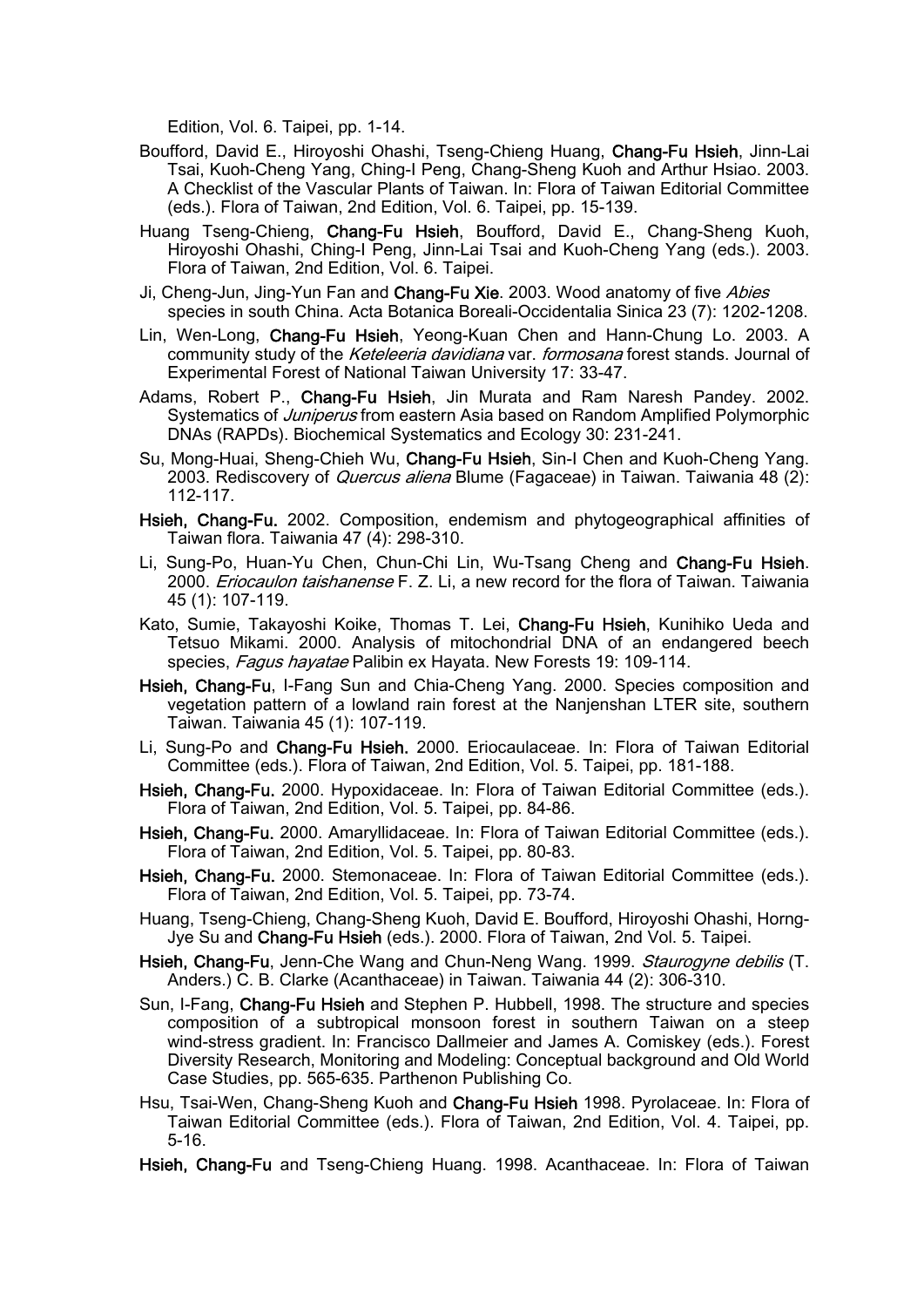Editorial Committee (eds.). Flora of Taiwan, 2nd Edition, Vol. 4. Taipei, pp. 648-687.

- Huang, Tseng-Chieng, Ching-I Peng, David E. Boufford, Porter P. Lowry, Hiroyoshi Ohashi and Chang-Fu Hsieh (eds.). 1998. Flora of Taiwan, 2nd Edition, Vol. 4. Taipei.
- Hsieh, Chang-Fu, Zueng-Sang Chen, Yueh-Mei Hsu, Kuoh-Chieng Yang and Tsung-Hsin Hsieh. 1998. Altitudinal zonation of evergreen broad-leaved forest on Mount Lopei, Taiwan. Journal of Vegetation Science 9: 201-212.
- Li, Zhen-Yu and Chang-Fu Hsieh. 1997. Notes on the genus Rhynchotechum Blume (Gesneriaceae) in Taiwan. Taiwania 42 (2): 91-98.
- Li, Sung-Po and Chang-Fu Hsieh. 1997. Seedling morphology of some woody species in a subtropical rain forest of southern Taiwan. Taiwania 42 (3): 207-238.
- Hsieh, Chang-Fu, I-Ling Lai, Guo-Zhang Song, Chii-Cheng Liao and Kuoh-Cheng Yang. 1997. Biodiversity and conservation of the evergreen broad-leaved forests in Taiwan. Tropics 6: 361-370.
- Hara, Masatochi, Kazuhiro Hirata, Michiro Fujihara, Keiichi Oono and Chang-Fu Hsieh. 1997. Floristic composition and stand structure of three evergreen broad-leaved forests in Taiwan, with special reference to the relationship between micro-landform and vegetation pattern. Natural History Research. Special Issue 4: 81-112.
- Hsieh, Chang-Fu, Wei-Chun Chao, Chii-Cheng Liao, Kuoh-Cheng Yang, and Tsung-Hsin Hsieh. 1997. Floristic composition of the evergreen broad-leaved forests of Taiwan. Natural History Research, Special Issue 4: 1-16.
- Chen, Zueng-Sang, Chang-Fu Hsieh, Feei-Yu Jiang, Tsung-Hsin Hsieh and I-Fang Sun. 1997. Relations of soil properties to topography and vegetation in a subtropical rain forest in southern Taiwan. Plant Ecology 132: 229-241.
- Hsieh, Chang-Fu, Lai-Kuan Ling, and Kuoh-Cheng Yang, 1996. Theaceae. In: Flora of Taiwan Editorial Committee (eds.). Flora of Taiwan, 2nd Edition, Vol. 2. Taipei, pp. 662-693.
- Hsieh, Chang-Fu and Tsung-Hsin Hsieh. 1996. Amaranthaceae: Achyranthes and Amaranthus. In: Flora of Taiwan Editorial Committee (eds.). Flora of Taiwan, 2nd Edition, Vol. 2. Taipei, pp. 388-393, 396-400.
- Hsieh, Chang-Fu and Hui-Lin Li. 1996. Key to Families. In: Flora of Taiwan Editorial Committee (eds.). Flora of Taiwan, 2nd Edition, Vol. 2. Taipei, pp. 2-18.
- Huang, Tseng-Chieng, Yuen-Po Yang, David E. Boufford, Hiroyoshi Ohashi, Sheng-You Lu and Chang-Fu Hsieh (eds.). 1996. Flora of Taiwan, 2nd Vol. 2. Taipei, pp. 855.
- Li, Zhen-Yu and Chang-Fu Hsieh. 1996. New materials of the genus Myriophyllum L. (Haloragaceae) in Taiwan. Taiwania 41: 322-328.
- Hsieh, Chang-Fu and Su-Miaw Chaw. 1996. Osteomeles schwerinae C. K. Schneid. (Rosaceae): a new record for the flora of Taiwan. Botanical Bulletin of Academia Sinica 37: 281-285.
- Hsieh, Chang-Fu, Tsung-Hsin Hsieh, and I-Lin Lai 1995. *Epirixanthes elongata* Bl.: a new record to the flora of Taiwan. Taiwania 40: 381-384.
- Hsieh, Chang-Fu, Chung-Fu Shen, and Kuoh-Cheng Yang, 1994. Introduction to the flora of Taiwan, 3: floristics, phytogeography, and vegetation. In: Flora of Taiwan Editorial Committee (eds.). Flora of Taiwan, 2nd Edition, Vol. 1. Taipei, p. 7-18.
- Hsieh, Chang-Fu and Chung-Fu Shen, 1994. Introduction to the flora of Taiwan, 1: geography, geology, cllimate, and soils. In: Flora of Taiwan Editorial Committee (eds.). Flora of Taiwan, 2nd Edition, Vol. 1. Taipei, p. 1-3.
- Huang, Tseng-Chieng, Wang-Chueng Shieh, Hsuan Keng, Jenn-Lai Tsai and Chang-Fu Hsieh (eds.). 1994. Flora of Taiwan, 2nd Edition, Vol. 1. Taipei.
- Ohashi, Hiroyoshi. and Chang-Fu Hsieh. 1993. Rosaceae. In: Flora of Taiwan Editorial Committee (eds.). Flora of Taiwan, 2nd Edition, Vol. 3. Taipei, p. 69-157.
- Hsieh, Chang-Fu. 1993. Trapaceae. In: Flora of Taiwan Editorial Committee (eds.). Flora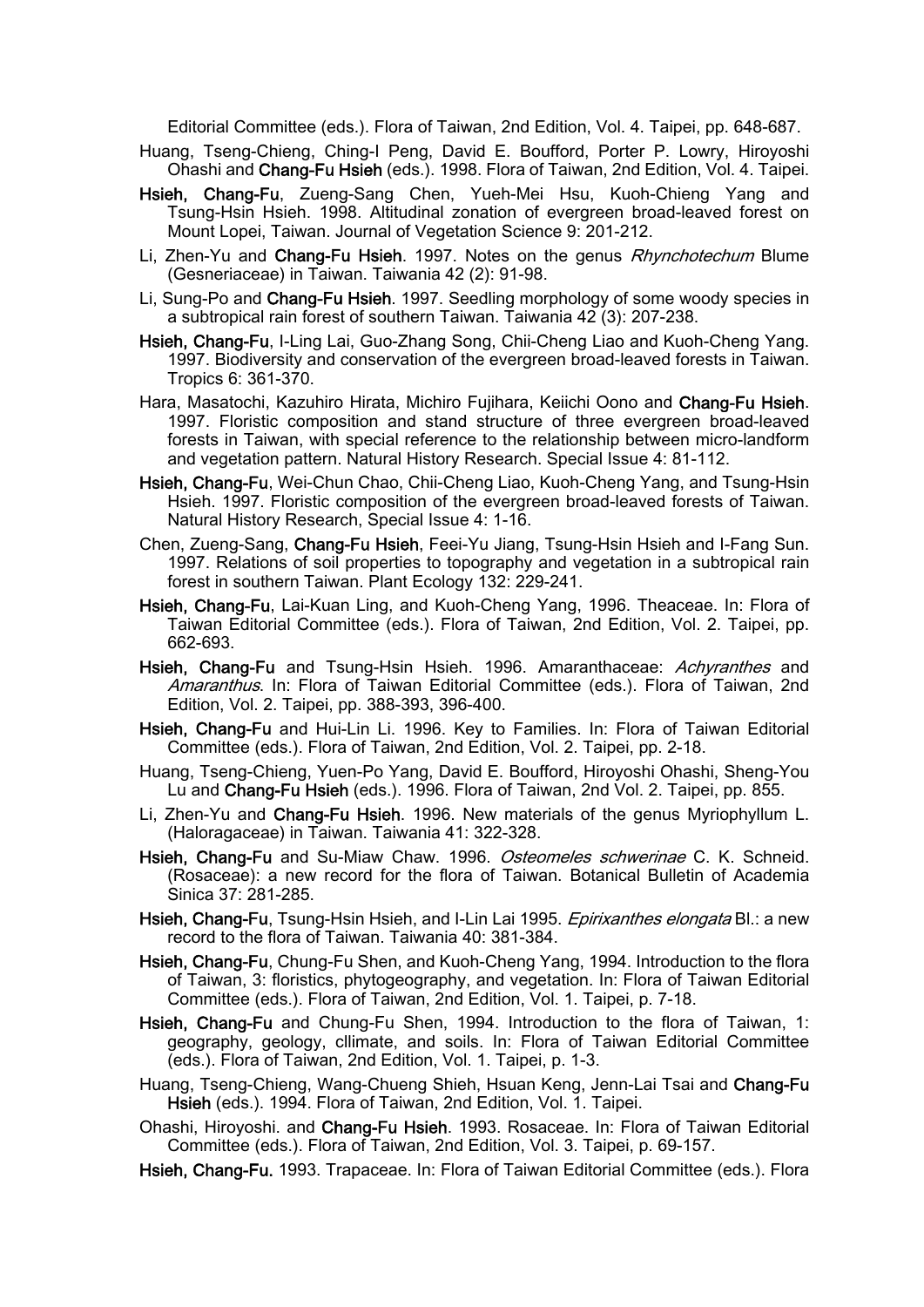of Taiwan, 2nd Edition, Vol. 3. Taipei, p. 968-970.

- Hsieh, Chang-Fu, Shu-Miaw Chaw, Jenn-Che Wang, Mei-Jih Deng, and Shu-Chien Lin. 1993. Euphorbiaceae. In: Flora of Taiwan Editorial Committee (eds.). Flora of Taiwan, 2nd Edition, Vol. 3. Taipei, p. 414-504.
- Hsieh, Chang-Fu. 1993. Hamamelidaceae. In: Flora of Taiwan Editorial Committee (eds.). Flora of Taiwan, 2nd Edition, Vol. 3. Taipei, p.1-9.
- Huang, Tseng-Chieng, Chang-Fu Hsieh, Zhen-Yu Li, Hann-Chung Lo, Hiroyoshi Ohashi, Chung-Fu Shen, Kuoh-Cheng Yang and Jenn-Che Wang (eds.). 1993. Flora of Taiwan, 2nd Vol. 3. Taipei.
- Lin, Shu-Chien, Shu-Miaw Chaw and Chang-Fu Hsieh. 1991. A taxonomic study of the genus *Chamaesyce* S. F. Gray (Euphorbiaceae) in Taiwan. Bot. Bull. Academia Sinica 32: 215-251.
- Lin, Shu-Chien, Chang-Fu Hsieh and Shu-Miaw Chaw. 1991. A taxonomic study of the genus Euphorbia L. (Euphorbiaceae) in Taiwan. Taiwania 36: 57-79.
- Huang, Tseng-Chieng, Chang-Fu Hsieh and Shing-Fan Huang. 1991. A catalogue of the TAI-Herbarium, National Taiwan University. Part 1. Leguminosae. Taiwania 36: 318-395.
- Hsieh, Chang-Fu. 1991. TAIS, a database system for the Tai Herbarium National Taiwan University. Taiwania 36: 311-317.
- Hsieh, Chang-Fu. 1991. PRIS, a software for vegetation survey and plant information handing. Taiwania 36: 136-158.
- Hsieh, Chang-Fu and Su Mong-Huai. 1990. Using PRIS Ver. 1.0, a plant resources information system, Part II. Plant information handling. Annal Taiwan Museum 33: 147-167 (in Chinese with English summary).
- Hsieh, Chang-Fu, Tseng-Chieng Huang, Tsung-Hsin Hsieh, Kuoh-Cheng Yang and Shing-Fan Huang. 1990. Structure and compostion of the windward and leeward forests in the Wushipi Nature Preserve, northeastrern Taiwan. Journal of Taiwan Museum 43:157-166.
- Hsieh Chang-Fu, Tseng-Chieng Huang, Kuoh-Cheng Yang and Shing-Fan Huang. 1990. Vegetation patterns and structure of a secondary forest on Mt. Lonlon, northeastern Taiwan. Taiwania 35 (4): 207-220.
- Hsieh, Chang-Fu and Wei-Shin Tang, 1989. Using PRIS Ver. 1.0, a Plant Resources Information System, Part. I. Vegetation anaylsis. Annal Taiwan Museum 33: 147-167 (in Chinese).
- Hsieh, Chang-Fu. 1989. The genus Rubus in Taiwan. Journal of Taiwan Museum 42 (2): 101-121.
- Chaw, Shu-Miaw and Chang-Fu Hsieh 1989. Hedyotis Chrysotricha (Palibin) Merrill: a new record to the Flora of Taiwan. Journal of Taiwan Museum 42(2): 91-94.
- Hsieh, Chang-Fu, Tseng-Chieng Hsieh and Shu-Mei Lin. 1989. Structure and succession of the warm-temperate rain forest at Techi Reservoir. Journal of Taiwan Museum 42 (2): 77-89.
- Hsieh, Chang-Fu. 1989. Structure and floristic composition of the warm-temperate rain forest of the Kaoling Area. Journal of Taiwan Museum 42(2): 31-41.
- Hsieh, Chang-Fu. 1989. Structure and floristic composition of the beech forest in Taiwan. Taiwania 34: 28-4l
- Hsieh, Chang-Fu. 1989. The Genus Rubus in Taiwan. Journal of Taiwan Museum 42 (2): 101-121.
- Hsieh, Chang-Fu. 1986. A data system for Taiwanese grass species (part 1): specimen label data storage and retrieval. Taiwania 31: 143-150.
- Hsieh, Chang-Fu, Chih-Lin Huang and Tseng-Chieng Huang. 1986. Pattern of change in the late Tertiary vegetation of Taiwan: Numerical analyses of a pollen diagram from